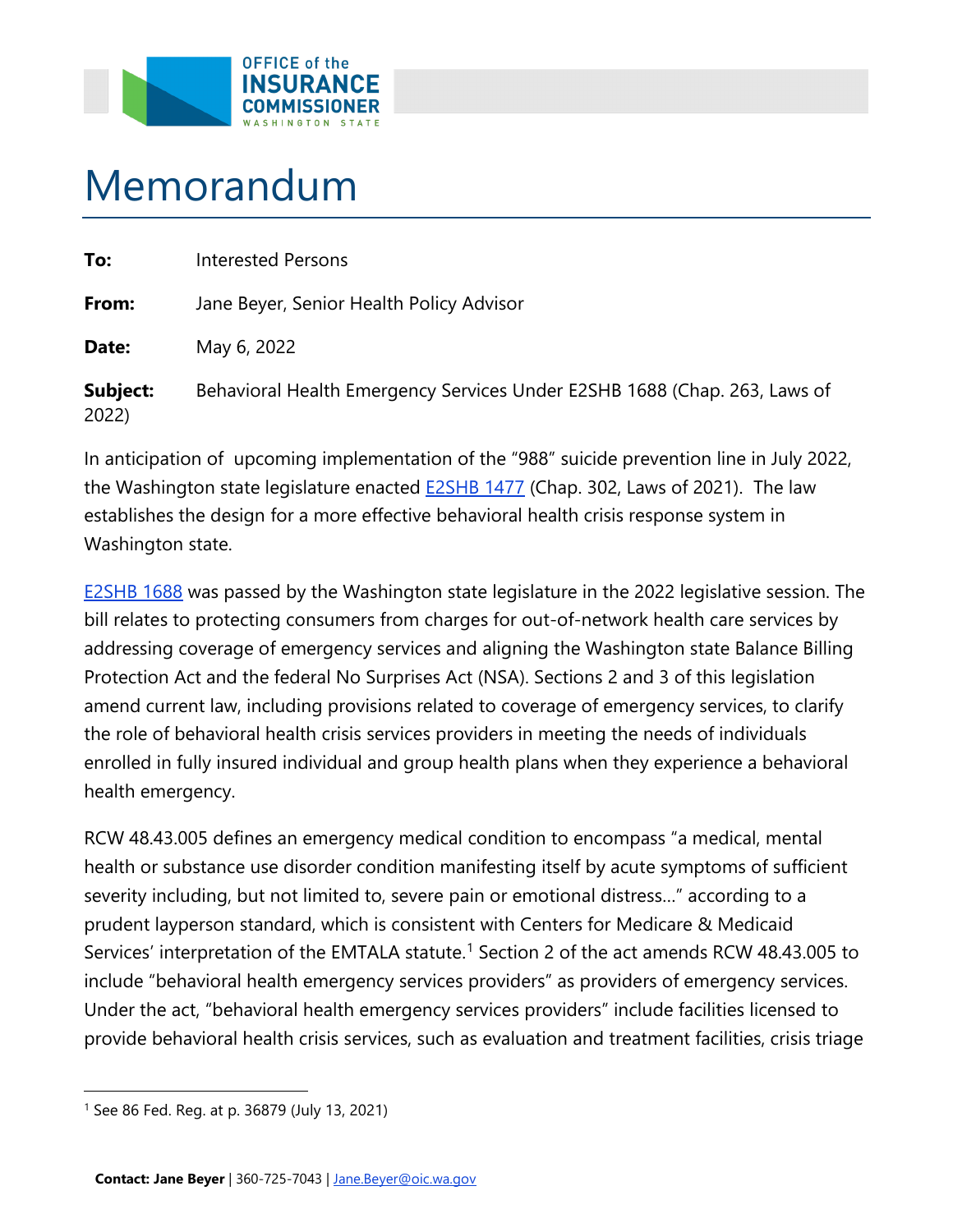facilities, medical withdrawal management services facilities, and mobile rapid response crisis emergency rooms, ambulance (mobile outreach), and urgent care centers. team services.<sup>2</sup> These behavioral health emergency services providers are equivalent to the full range of emergency and crisis services for medical and surgical conditions including hospital

 behavioral health crisis, while behavioral health emergency services providers are designed and emergency and crisis care, just as the full range of medical/surgical emergency care is covered. Hospital emergency rooms often lack the staff and capacity to immediately address a licensed for this purpose. The impact of E2SHB 1688 is to incorporate these essential, behavioral health-specific providers and services as part of the full range of behavioral health

 benefits must be comparable to and no more stringently applied than NQTLs imposed on treatment limitations that are applicable only with respect to behavioral health benefits.<sup>[4](#page-1-2)</sup> Furthermore, this clarification in **E2SHB 1688** regarding emergency behavioral health services providers brings Washington state law into alignment with provisions of the federal Mental Health Parity and Addiction Equity Act (MHPAEA) and the NSA. Under MHPAEA, treatment limitations that are not expressed numerically (unlike the way copays, coinsurance, deductibles are numerically expressed), are termed nonquantitative treatment limitations (NQTLs). The NQTL rule under MHPAEA requires that NQTLs imposed on mental health and substance use medical and surgical benefits. $3 \text{ In addition}$  $3 \text{ In addition}$ , MHPAEA specifically prohibits any separate

medical/surgical and mental health/substance use disorder benefits. Health plans in Washington state already cover the full range of emergency medical care, ambulance services (mobile), and urgent care. Typically, emergency care and ambulance services are classified in the emergency care class of benefits. Some carriers classify urgent care services in the emergency care benefits class; others in the outpatient benefits class. The MHPAEA Final Rules provide: "In determining the classification in which a particular benefit belongs, a plan (or health insurance issuer) must apply the same standards to medical/surgical benefits and to mental health or substance use benefits."<sup>[5](#page-1-3)</sup> Thus, a carrier is required to classify services in benefit classifications consistently and according to the same standards for medical/surgical and mental health/substance use disorder benefits. $^2$ <br>See Sec. 2(48) for additional detail regarding these settings.

<span id="page-1-0"></span>

<span id="page-1-1"></span><sup>3 45</sup> CFR 146.136(c)(4)(i)

<span id="page-1-2"></span><sup>4 45</sup> CFR 146.136(c)(4)

<span id="page-1-3"></span><sup>&</sup>lt;sup>5</sup> 78 Fed. Reg. 68240, 68288 (Nov. 13, 2013).<br>2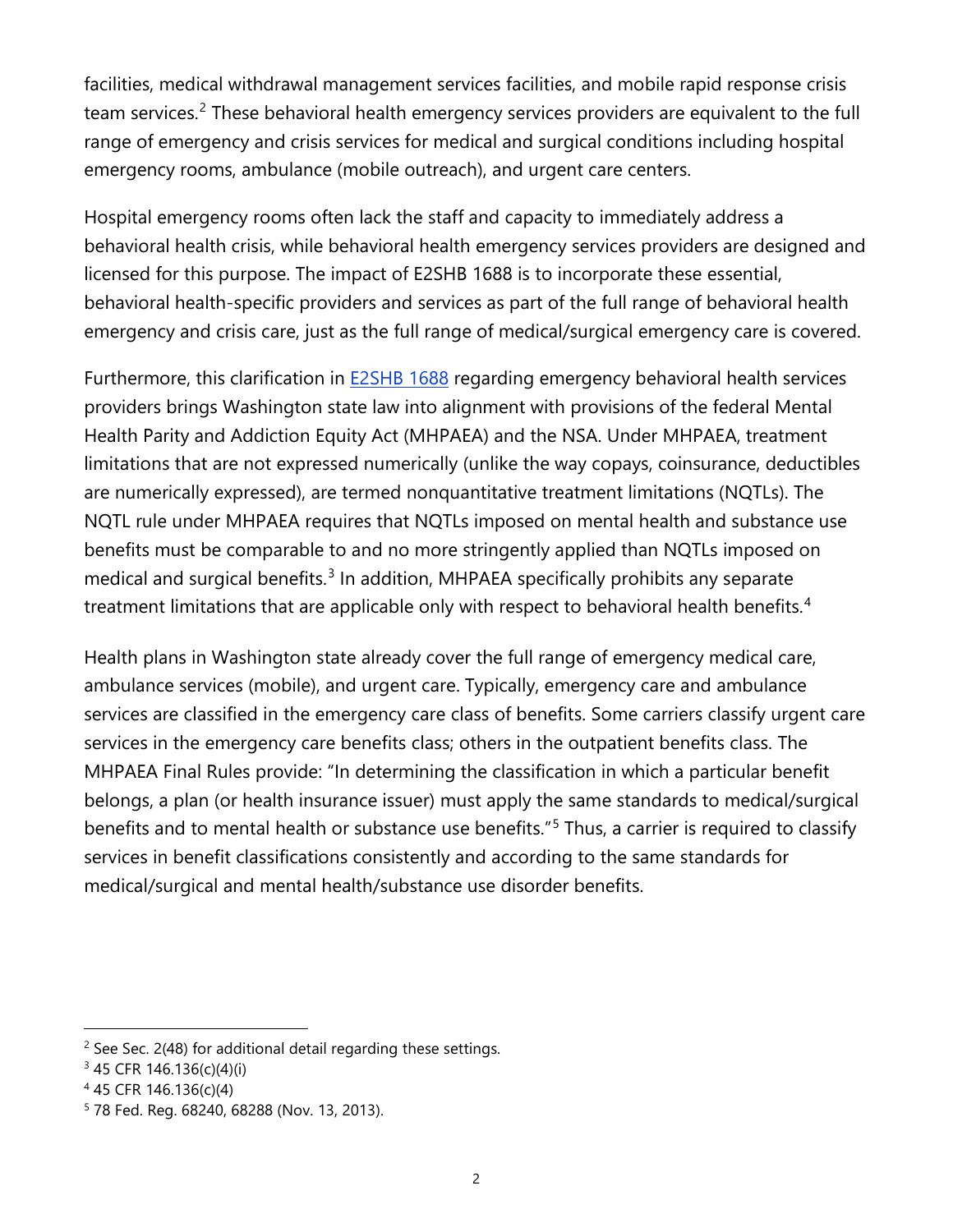facilities, medical withdrawal management services facilities and mobile rapid response crisis are defined by state statute to include mental health and substance use disorders. $8$ Given the act's definition of "emergency medical condition" under the "prudent layperson standard,"<sup>[6](#page-2-0)</sup> a health plan enrollee is able to seek and obtain any type of emergency or urgent care for a medical/surgical condition at a hospital emergency room, via ambulance (mobile) or urgent care center; or for a behavioral health condition, at a facility licensed to provide behavioral health crisis services, such as evaluation and treatment facilities, crisis triage team services. Of note, health plans often incentivize enrollees to obtain medical care at urgent care centers by having lower cost-sharing for use of urgent care than for use of hospital emergency departments. Under Washington state's mental health parity law,<sup>[7](#page-2-1)</sup> if a health plan covers medical services, then it also must provide coverage for mental health services, which

scope of coverage for services is expressly listed as an NQTL. $^9$ Under MHPAEA Final Rules, restrictions or exclusions based on "facility-type" that limit the

The MHPAEA Final Rules provide an example of a non-comparable facility-type restriction or exclusion that violates the NQTL rule under MHPAEA. In Example 9, a plan automatically excluded coverage for inpatient substance use treatment in any setting outside of a hospital (such as a freestanding or residential treatment center). For medical/surgical conditions, the plan provided coverage for inpatient treatment outside of a hospital upon authorization that the inpatient treatment was medically appropriate. The Final Rules conclude that the plan's exclusion of substance use disorder inpatient treatment in any setting outside of a hospital violated MHPAEA, as it was not comparable to the coverage of medical/surgical inpatient treatment outside of a hospital, so long as it was authorized.<sup>[10](#page-2-4)</sup>

In addition, any separate NQTL (such as facility-type exclusion or restriction) that applies only to behavioral health benefits within any particular classification of benefits does not comply

<span id="page-2-0"></span> itself by acute symptoms of sufficient severity including, but not limited to, severe pain or emotional distress, such that a prudent layperson, who possesses an average knowledge of health and medicine, could reasonably expect the absence of immediate medical, mental health, or substance use disorder treatment attention to result in a  $6$  "'Emergency medical condition' means a medical, mental health, or substance use disorder condition manifesting condition (a) placing the health of the individual, or with respect to a pregnant woman, the health of the woman or her unborn child, in serious jeopardy, (b) serious impairment to bodily functions, or (c) serious dysfunction of any bodily organ or part." RCW 48.43.005 (15)

<span id="page-2-2"></span><span id="page-2-1"></span> $^8$  Id. 7 See RCW 48.21.580, 48.21.241, 48.44.341 and 48.46.291

<span id="page-2-3"></span><sup>&</sup>lt;sup>9</sup> 78 fed. Reg. 68240, 68292 (Nov. 13, 2013)

<span id="page-2-4"></span><sup>10</sup> Example 9 (78 Fed.Reg. 68240, 68293 (November 13, 2013))